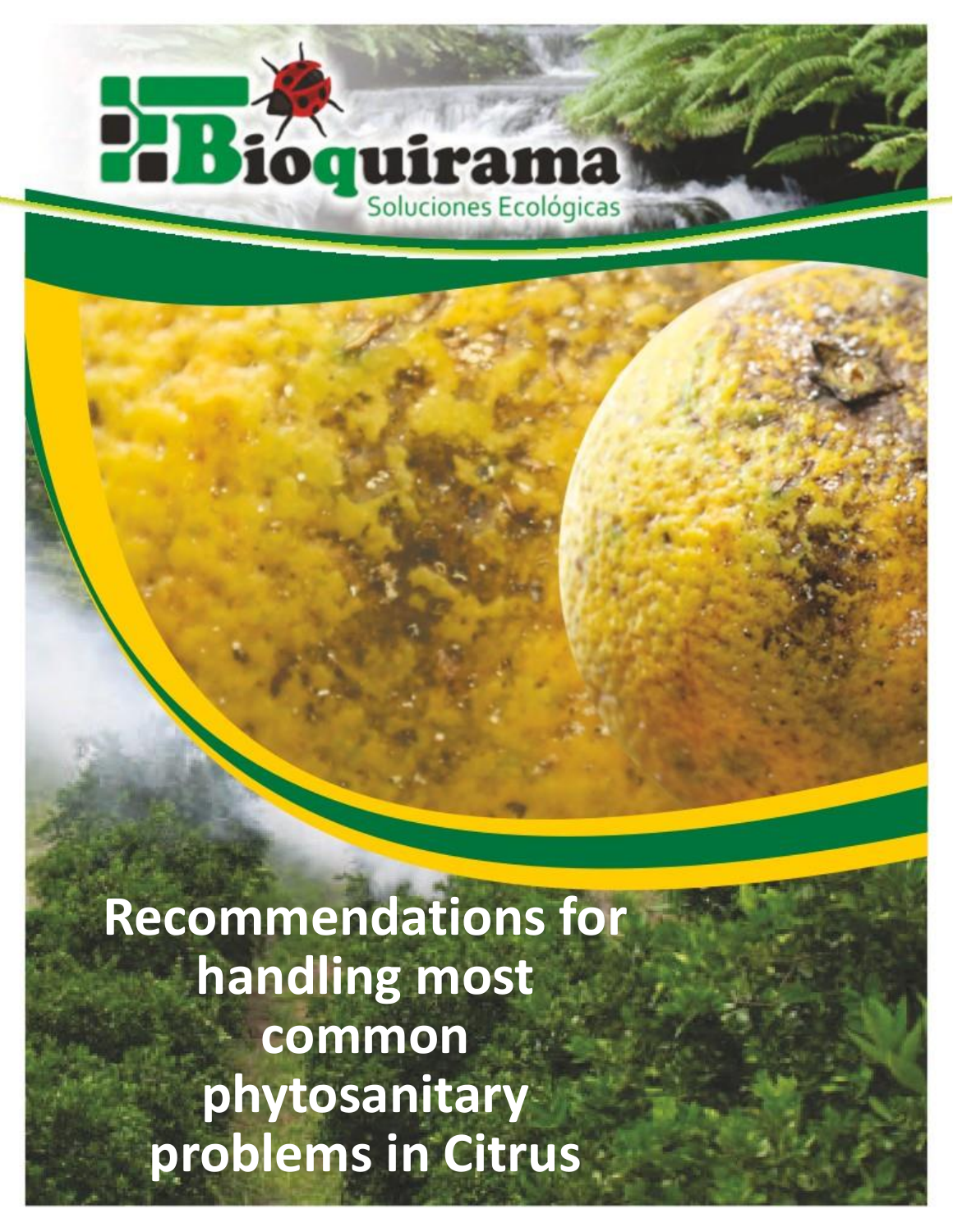# quirama Soluciones Ecológicas

Citrus fruits most important in Colombia are orange, lemon and tangerine. Currently, It reported for Colombia 71,500 hectares of which 6,200 are in Antioquia. This culture was? Very good at from 0 to 2,000 meters above sea level, in various weather conditions and Ground.

Drastic climate changes combined with high rainfall, increased moisture contents In the air and on the ground, favoring the emergence of pests and diseases that limit the capacity? Productive crop, because of this becomes more important efficiency all strategies available for pest control and diseases, through preventive actions and if appropriat actions to mitigate damages.

- $\Box$  It is recommended a good selection of plant material.
- □ Proper site selection
- $\Box$  appropriate distances from crops
- $\Box$  Design and maintenance of drains
- $\Box$  phytosanitary pruning to help the entry of sunlight and avoid moisture that can cause fungal problems.
- $\Box$  Make disinfection of tools when switching from tree to tree
- $\Box$  To avoid damage to fruit at harvest time, to control the entry of pests and diseases.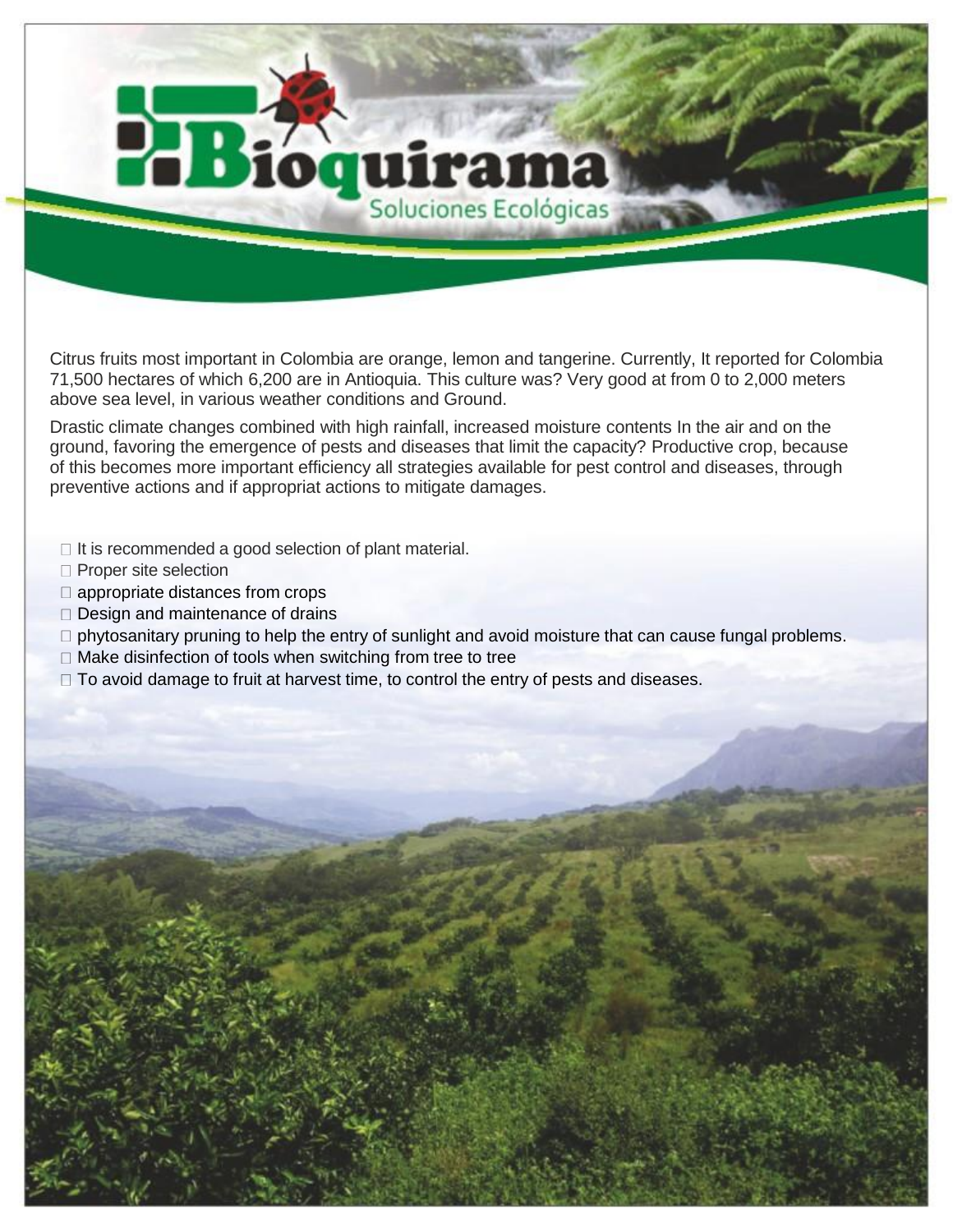white mite (*Polyphagotarsonemus latus*)



http://www.agrolink.com.br/agricult ura/problemas/busca/acarobranco\_25.html

**\*ACTIBAS** *(Beauveria bassiana)*

**\*BIOFUM** *(Paecilomyces fumosoroseus)*

**\*MIXOMITE** *(Hirsutella thompsonii)*





red mite

**UIPAMA** 



http://gipcitricos.ivia.es/ar ea/plagasprincipales/tetraniquidos/ acaro-rojo

#### mite toaster (*Phyllocoptruta oleivora*)



http://www.phytoma.com /gallery\_detalle.php?id= 33

MIXOMITE C.E

Falsa arañita (*Brevipalpus phoenicis*)



http://www.infojardin.com/for o/showthread.php?p=49152 94

**MIXOMI** 

**Hillinguira** 

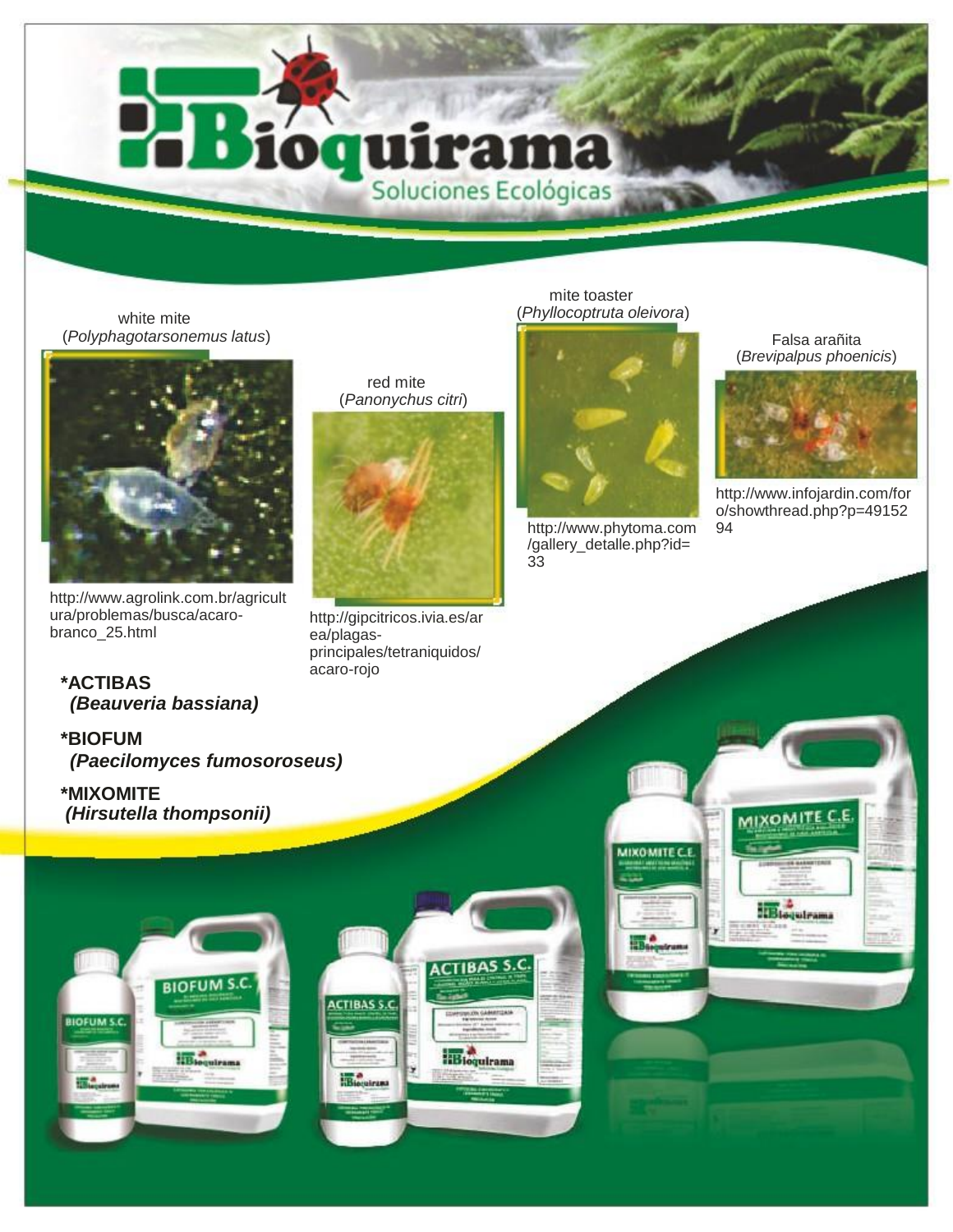

Minador of sheet *(Phyllocnistis citrella)*

It is advisable to carry out cultural measures to change and accelerate sprouting of Citrus, as far as possible avoid cultural practices that favor the development of pacifiers or Staggered breakouts.

It is recommended to apply fertilizer rich in nitrogen foliar order to accelerate the development of sprouting. □ Applications in rotation with Actibas2cc/L y BTK 2cc/L



http://citricas.com/?p=271







http://citricas.com/wp-content/uploads/Phyllocnistiscitrella.jpg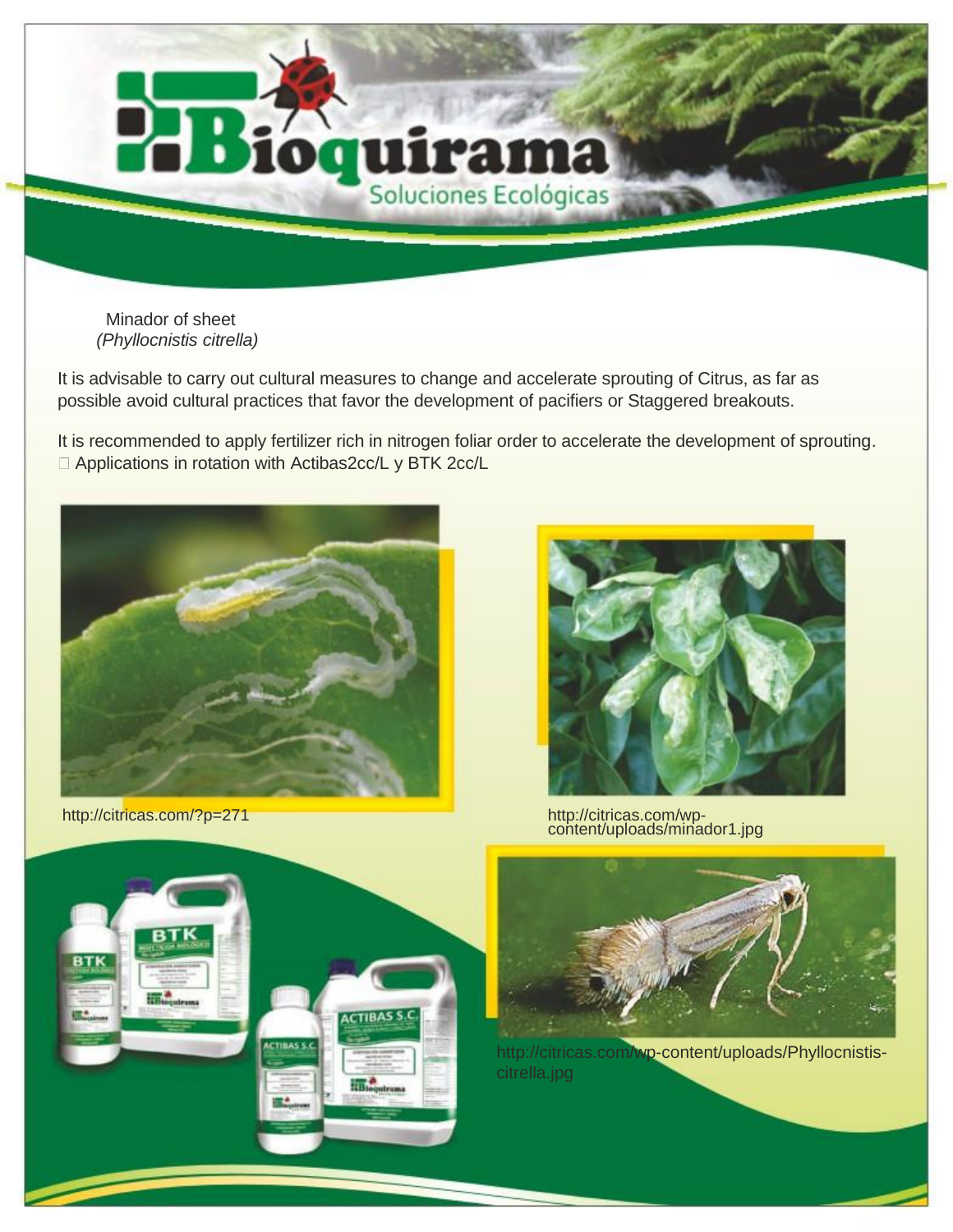

California red louse is located in branches, leaves and fruit and sucking the sap can produce Lower yields, weakening the tree to death of it especially If young.

**quirama** 

Recommendations for management :

- $\Box$  It is recommended that pruning aeration.
- □ Avoid the ants climb trees.
- □ Actibas applications at a rate of 2 cc / L
- $\Box$  Biolec applications at a rate of 2 cc / L
- $\Box$  Patrol applications at a rate of 2 cc / L
- $\Box$  Agroemulsión applications at a rate of 2 cc / L



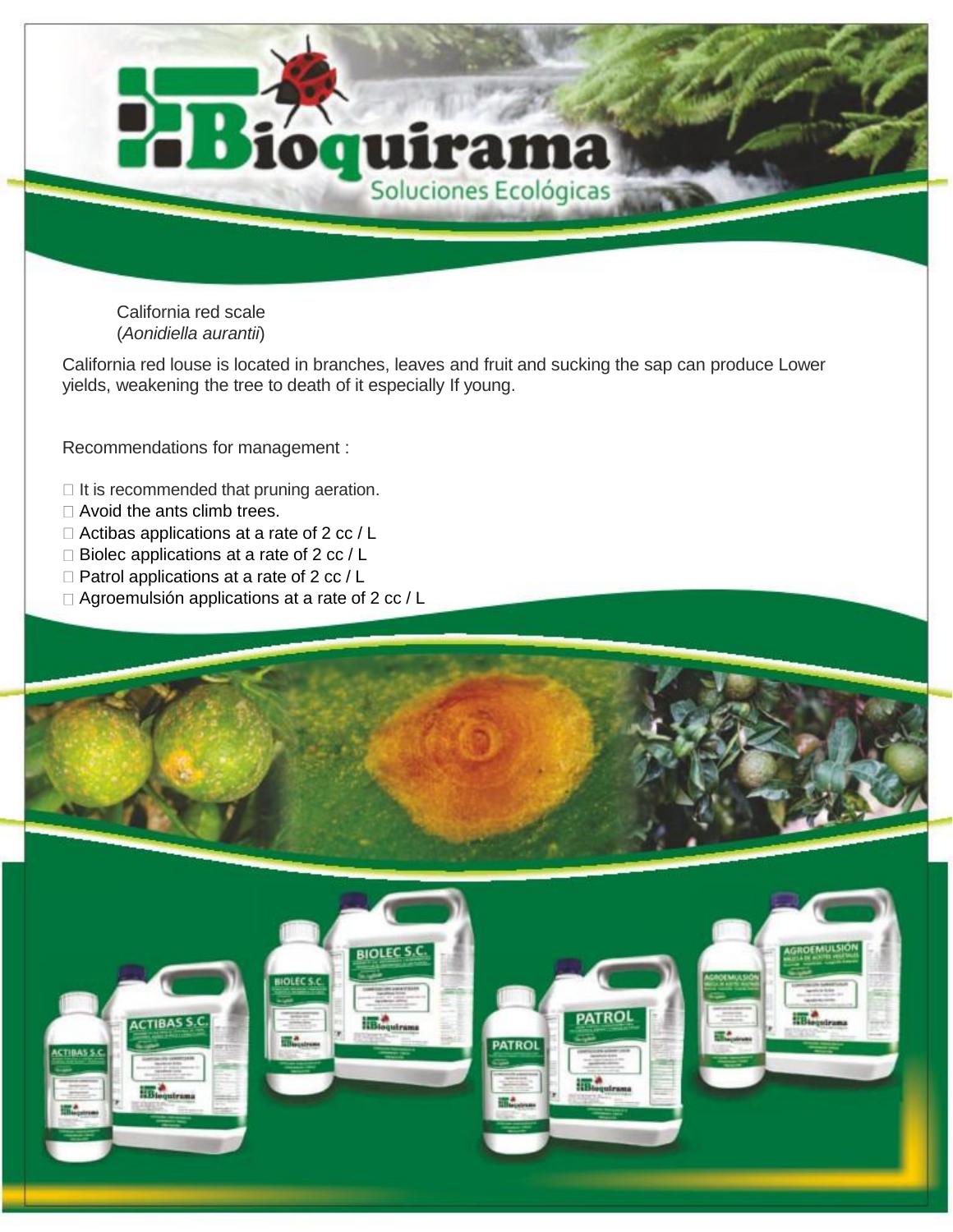

Melanosis or Greasy Mancha *(Mycosphaerella citri )*

It is a disease that affects citrus crop caused by the fungus Diaporthe citri. It is considered one of the most important diseases in this crop due to the damages causes in fruits, making them unusable for marketing produce in them a flaw surface that is not important in the overall performance if the fruit is used for transformation industry, but cause external stains that reduce the value of fruit intended for the market? such as fresh fruit. This disease is usually less economic importance in Foliage.

Recommendations for management :

 $\Box$  pruning and burning of dead or diseased branches.

□ Collection of rotten fruits and dead wood, proceeding to subsequent removal by burning through or other method.

- □ Use pathogen-free seedlings.
- $\Box$  Agroemulsión applications at a rate of 2 cc / L
- $\Box$  Promobac applications at a rate of 2 cc / L

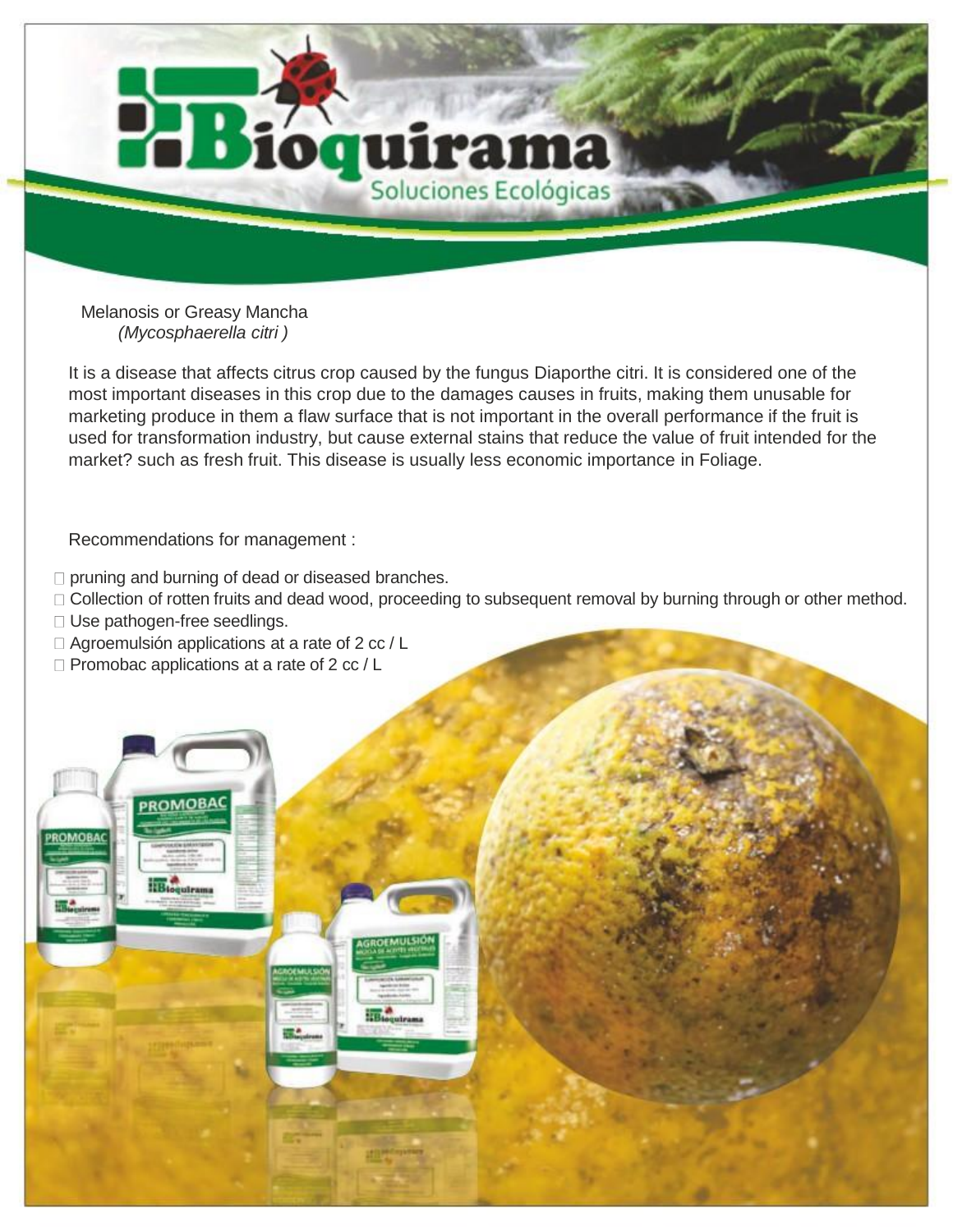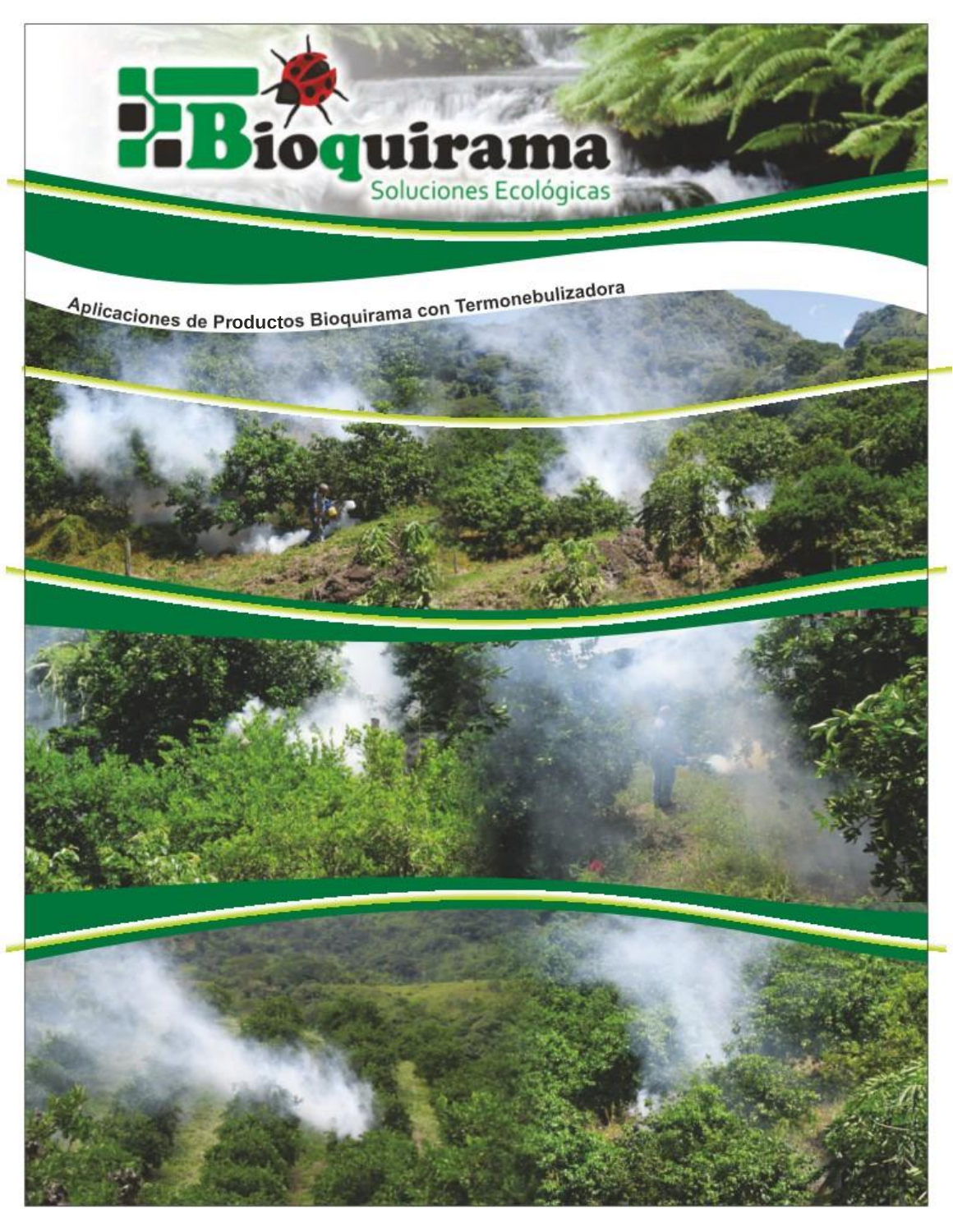

### **FUNGAL DISEASES**

Overturning or damping-off Llagas radicals Gumming or rot roots and stems Drying of citrus pink disease Drying of the branches Leaf spot or brown spot **Scab** premature fall of flowers and fruits melanosis **Smut** fumagina

#### **DISEASES CAUSED BY VIRUSES, VIROIDS AND PHYTOPLASMAS**

uırama

Soluciones Ecológicas

**Sadness** leprosis exocortis complex psorosis **Xiloporosis** Declinio or Blight **Stubborn** 

#### **DISEASES CAUSED BY BACTERIUM**

Cancer or bacterial Citrus variegated chlorosis

**NEMATODES**

Death or slow decline